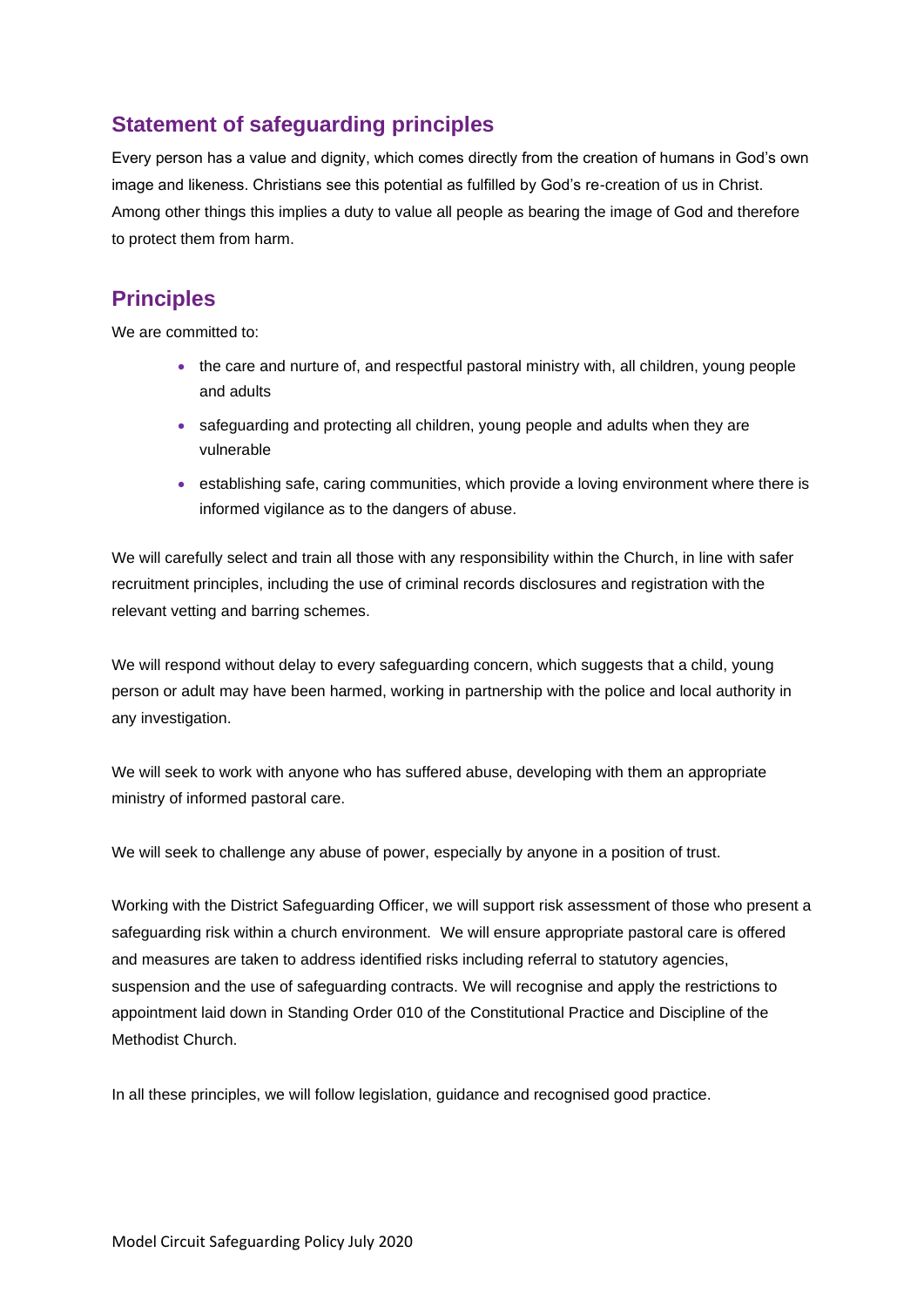# **Circuit Safeguarding Policy**

# Safeguarding Children, Young People and Vulnerable Adults Policy for Ripon and Lower Dales Circuit

This policy was agreed at the Circuit Meeting held on 20 / 01 / 2022 It will be reviewed on 09 / 2022

### **1. The Policy**

The Methodist Church, along with the whole Christian community, believes each person has a value and dignity which comes directly from God's creation of humans in God's own image and likeness. Christians see this as fulfilled by God's re-creation of us in Christ. Among other things, this implies a duty to value all people as bearing the image of God and therefore to protect them from harm.

The Ripon and Lower Dales Circuit is committed to the safeguarding and protection of all children, young people and adults and affirms that the needs of children and of people when they are vulnerable and at risk are paramount.

The Ripon and Lower Dales Circuit recognises that it has a particular care for all who are vulnerable whether by disabilities or by reduction in capacities or by their situation. It is recognised that this increased vulnerability may be temporary or permanent and may be visible or invisible, but that it does not diminish our humanity and our wish to affirm the gifts and graces of all God's people. This policy addresses the safeguarding of children, young people and vulnerable adults. It is intended to be a dynamic policy. It is intended to support the Church in being a safe, supportive and caring community for children, young people, vulnerable adults, for survivors of abuse, for communities and for those affected by abuse.

The Ripon and Lower Dales Circuit fully agrees with the statement reiterated in *Creating Safer Space*  2007:

*As the people of the Methodist Church we are concerned with the wholeness of each individual within God's purpose for everyone. We seek to safeguard all members of the church community of all ages.* 

The Ripon and Lower Dales Circuit recognises the serious issue of the abuse of children and vulnerable adults and recognises that this may take the form of physical, emotional, sexual, financial, spiritual, discriminatory, domestic or institutional abuse or neglect, abuse using social media, child sexual exploitation or human trafficking (slavery). It acknowledges the effects these may have on people and their development, including spiritual and religious development. It accepts its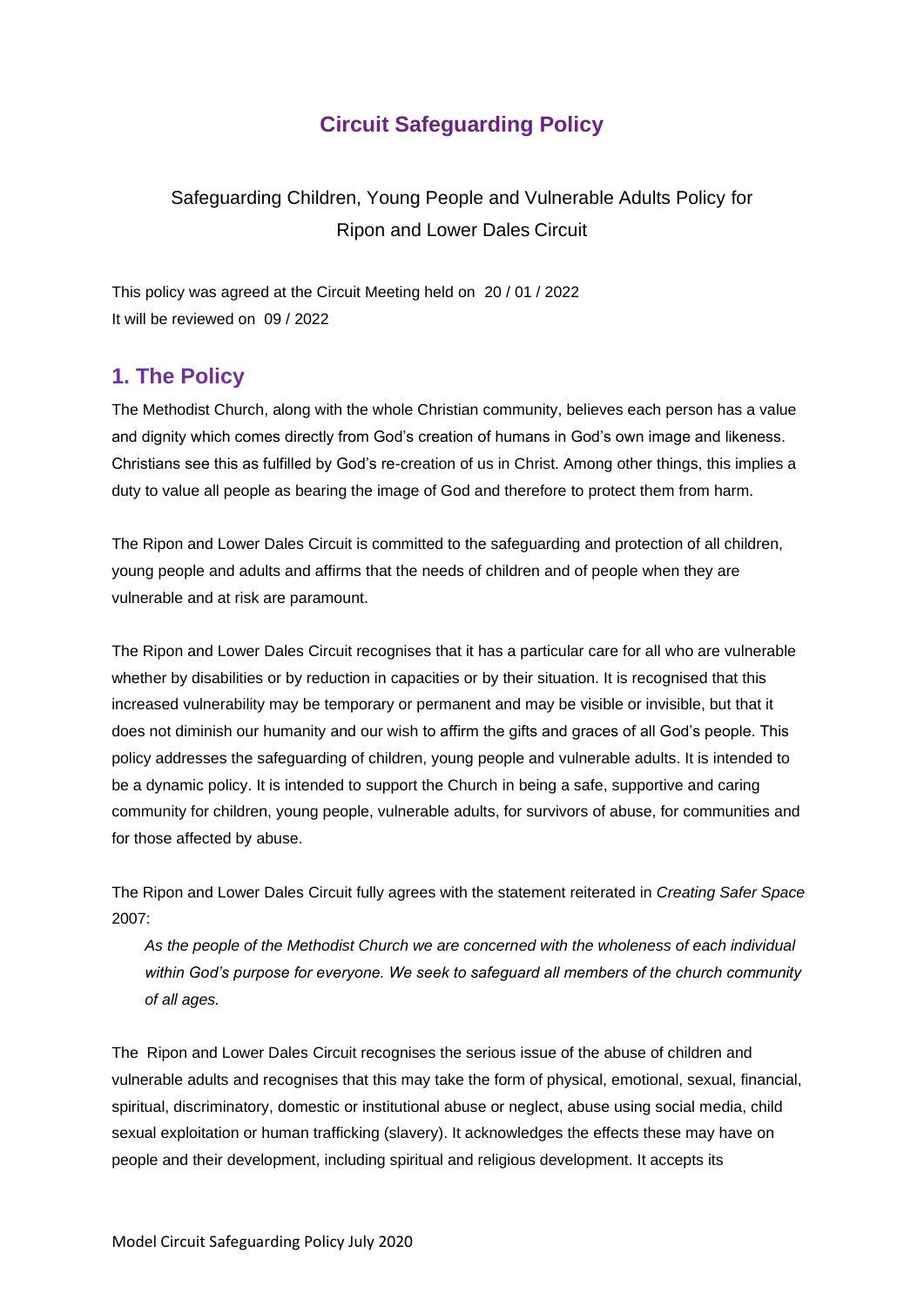responsibility for ensuring that all people are safe in its care and that their dignity and right to be heard is maintained. It accepts its responsibility to support, listen to and work for healing with survivors, offenders, communities and those who care about them. It takes seriously the issues of promotion of welfare so that each of us can reach our full potential in God's grace.

The Ripon and Lower Dales Circuit commits itself to:

- 1. **RESPOND** without delay to any allegation or cause for concern that a child or vulnerable adult may have been harmed, whether in the Church or in another context. It commits itself to challenge the abuse of power of anyone in a position of trust. It commits itself to providing informed pastoral care to those in need, including the supervision of those who have committed criminal offences.
- 2. **IMPLEMENT** the Methodist Church Safeguarding Policy, Procedures and Guidance, government legislation and guidance to achieve safe practice in the circuit and in the churches.
- 3. The **PROVISION** of support, advice and training for lay and ordained people that will ensure people are clear and confident about their roles and responsibilities in safeguarding and promoting the welfare of children and adults who may be vulnerable.
- 4. **AFFIRM** and give thanks for the work of those who are workers with children and vulnerable adults and acknowledge the shared responsibility of us all for safeguarding children, young people and vulnerable adults on our premises.

## **2. Purpose**

The purpose of this safeguarding policy is to ensure that procedures are in place and people are clear about roles and responsibilities for children and vulnerable adults in our care and using our premises. It is to be read in conjunction with the *Methodist Church Safeguarding Policy, Procedures and Guidance* (2020). The full implementation of these policies should ensure that**:**

- The Church (and all associated activities) is a safer place for everyone.
- Communities we serve have confidence that children and vulnerable adults are as safe as possible and that their wellbeing is enhanced in the life of the Church.
- People in the church are alert to unsafe practices and are able to challenge them.
- Office holders are safely recruited, trained for their roles and are accountable for their activities.
- People who have experienced abuse are accepted, empowered and supported in maintaining control over their lives and making informed choices without coercion.
- People who abuse are held accountable to the law and the risk they pose is managed while they are supported and challenged to address their motivations and behaviour.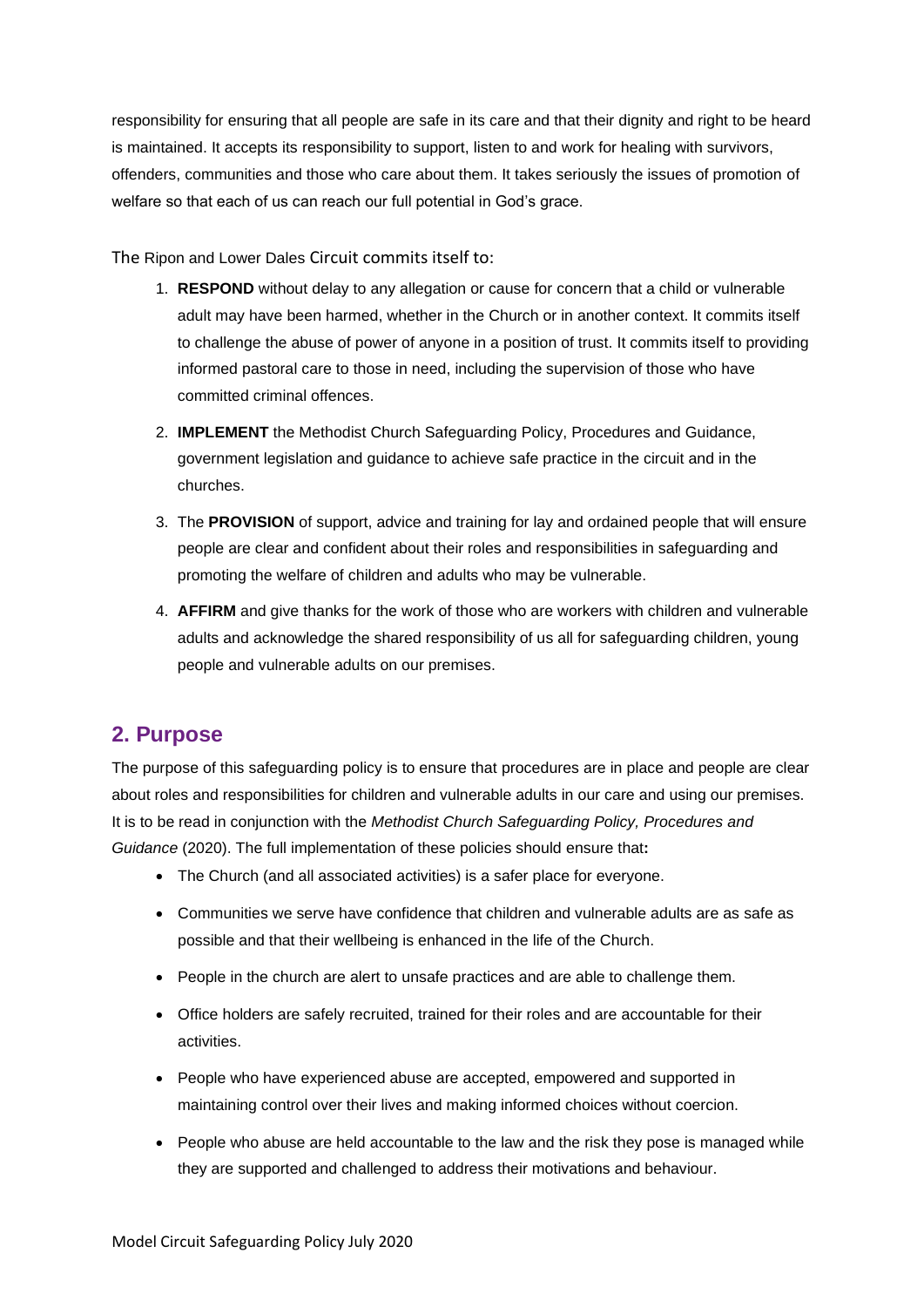## **3. Roles and Responsibilities**

#### 3.1. Circuit Meeting

It is the responsibility of each Circuit Meeting to appoint a Circuit Safeguarding Officer and there should be no gaps in this crucial provision. It is not appropriate for a minister in pastoral charge or circuit superintendent to fill any gap, because of the potential conflict of roles but an individual safeguarding officer may cover the role in more than one location. The role will usually be undertaken on a voluntary basis, although expenses should be met. Ultimate responsibility for safeguarding within the circuit lies with the Circuit Meeting. The circuit safeguarding officer should be a member of the Circuit Meeting or have the right to attend at least annually to report on implementation of the safeguarding policy. Where an individual holds the role in more than one location, they must be able to cover the activities identified in the relevant role outline and be facilitated to attend meetings to report on safeguarding in each location.

The Ripon and Lower Dales Circuit

#### Appoints Karen Emms

as Circuit Safeguarding Officer (Adults) and as Circuit Safeguarding Officer (Children), and supports her in her role.

The circuit meeting holds the following responsibilities, which may be delegated to the Circuit Safeguarding Officer, if appropriate:

- 1. Support and advice to the circuit superintendent and the circuit stewards regarding safeguarding matters.
- 2. With the support of the circuit superintendent, prompt recording and reporting of any safeguarding concerns of which they are made aware. This will include appropriate referral to statutory agencies and DSOs, as required by Methodist Church Safeguarding Policy, Procedures and Guidance.
- 3. Making appropriate arrangements for the secure storage, retention and appropriate sharing of safeguarding information held by the circuit.
- 4. Promoting the safety and well-being of all children and vulnerable adults within the circuit.
- 5. Presenting a report to each circuit meeting about safeguarding events (noting the need for confidentiality regarding specific cases) and reminding relevant parties (where necessary) that safeguarding should be a standing item on the Circuit Meeting agenda
- 6. Receiving and reviewing church risk assessments and training schedules for each church in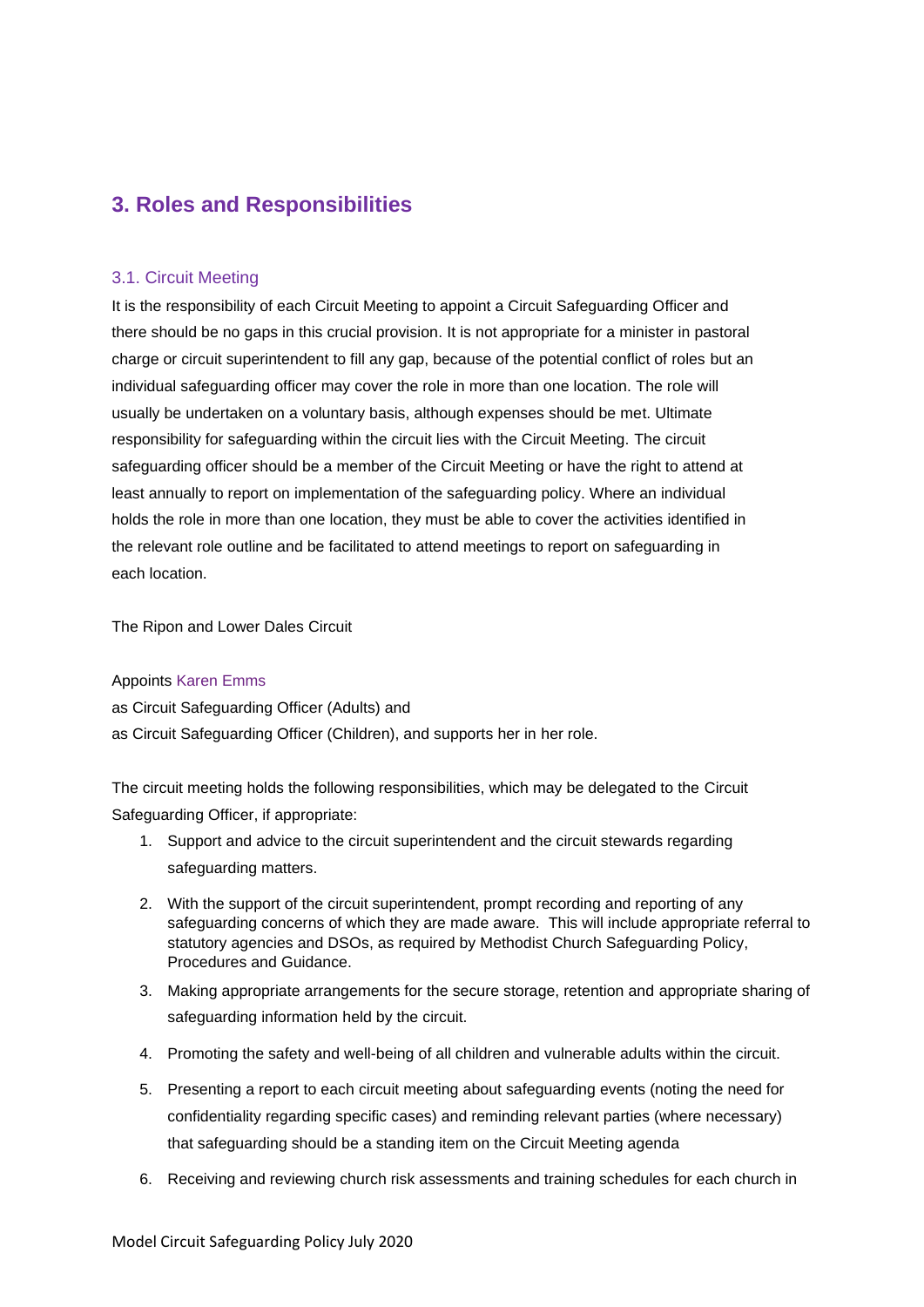the circuit and sharing with the circuit meeting annually.

- 7. Attending the circuit staff meeting as necessary to discuss concerns brought to their attention.
- 8. Liaising with individual church safeguarding officers to offer guidance and check they are complying with Methodist Church Safeguarding Policies, Procedures and Guidance. This should include at least one annual meeting.
- 9. Working with the superintendent minister, ministers and the DSO regarding safeguarding concerns.
- 10. Attending and active participation at safeguarding training, district safeguarding events and meetings.
- 11. Work with local ecumenical partners and their safeguarding representatives.
- 12. Reviewing safeguarding policies for each church in the circuit prior to presentation to the Circuit Meeting*.*
- 13. Supporting the circuit superintendent with the annual review of the circuit safeguarding policy and sending a copy to the DSO.
- 14. Maintaining of a record of all people within the circuit who have received Foundation Module, Foundation Refresher Module (prior to 2020), together with dates of attendance
- 15. Ensuring that training is offered to those working with children and vulnerable adults, holding an office of responsibility, or are in other applicable roles as defined in Appendix III of the Methodist Church Safeguarding Policy, Procedures and Guidance.
- 16. Overseeing timely delivery of appropriate training, in liaison with the Church Safeguarding Officers and accredited Circuit Trainers
- 17. Advising all churches in the circuit of the requirement to adopt a safer recruitment policy and to carry out required procedures when appointing staff or volunteers
- 18. DBS verification on behalf of the circuit.
- 19. Retaining records of names of those at circuit level who have DBS checks.
- 20. Providing reminders to church safeguarding officers about the need to apply or reapply for checks in accordance with the Methodist Church policy (for updates, the period is currently every five years).
- 21. Assisting the DSO with setting up Monitoring and Support Groups for those subject to safeguarding contracts and reminding the chairs of groups when reviews are due.
- 22. Maintaining a directory of useful names and contact details.

Where a circuit safeguarding officer carries out the above activities, there is a requirement for supervisory oversight, which will be arranged by the superintendent minister and carried out by them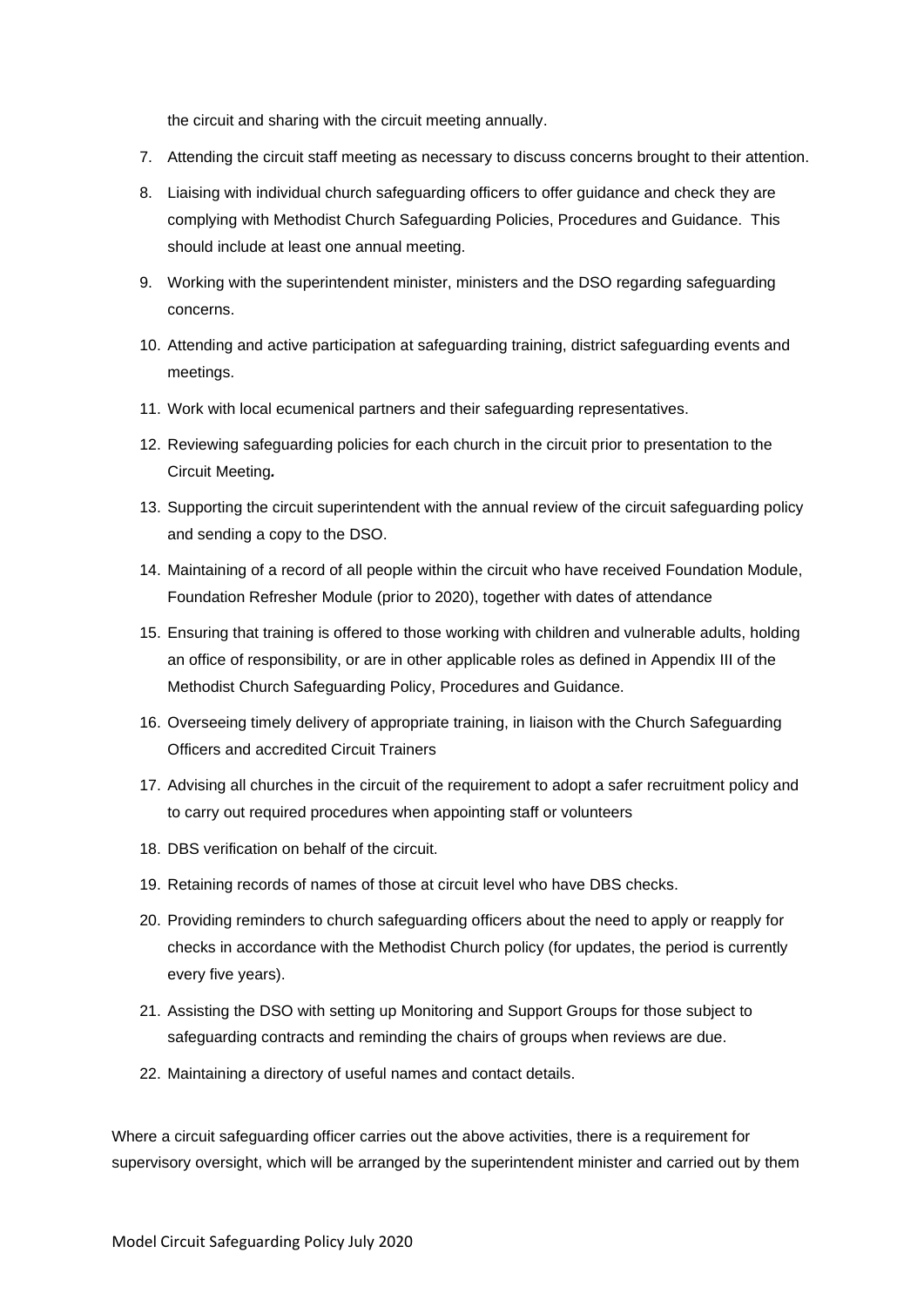or a nominated substitute. Records of oversight meetings will be signed and agreed. Supervision will include consideration of wellbeing and discussions of the areas of activity included within the role on a regular basis.

### 3.2. Superintendent Minister

- 1. Ensure that all churches have appropriate and up-to-date safeguarding policies in place.
- 2. Support those in pastoral charge in exercising responsibility for the implementation of safeguarding policy and practice.
- 3. Ensure the provision of pastoral support for those involved in issues of abuse and in the management of those who present a safeguarding risk.
- 4. Ensure that training opportunities are in place for all workers with children, vulnerable adults, for staff of the circuit and for members of the local churches in the circuit, in accordance with Appendix III of the Methodist Church Safeguarding Policy, Procedures and Guidance.
- 5. Ensure that the Circuit Meeting appoints a circuit safeguarding officer/s and that the details of each person are passed to the district office.
- 6. Ensure that the Circuit Meeting reviews this policy annually.
- 7. Support the circuit safeguarding officer (Adults) and the circuit safeguarding officer (Children) in their work, providing access to resources to enable them to fulfil their functions.

#### Circuit stewards

The circuit stewards must ensure that agreed procedures are in place for circuit and ecumenical events that involve children or vulnerable adults.

### Procedures for circuit events involving children, young people or vulnerable adults

It is essential that circuit events that involve children or vulnerable adults do not slip through the net because they are not owned by one church. Circuit events must be notified to the DSO prior to final agreement with the event organiser to ensure that all permissions, risk assessments and good practice guidelines are in place.

### Responsibility for those planning and leading the event

All those involved in leading and running the event must be aware of the procedure. The event should have been planned effectively and attention given to the following issues:

- 1. Risk assessment and suitability of the activity and the premises
- 2. The appointment of a team to take charge of the event, including safeguarding and first aid personnel (particular health or ability needs should be taken into account)
- 3. Numbers of children, young people or vulnerable adults involved
- 4. Transportation following good practice guidelines.